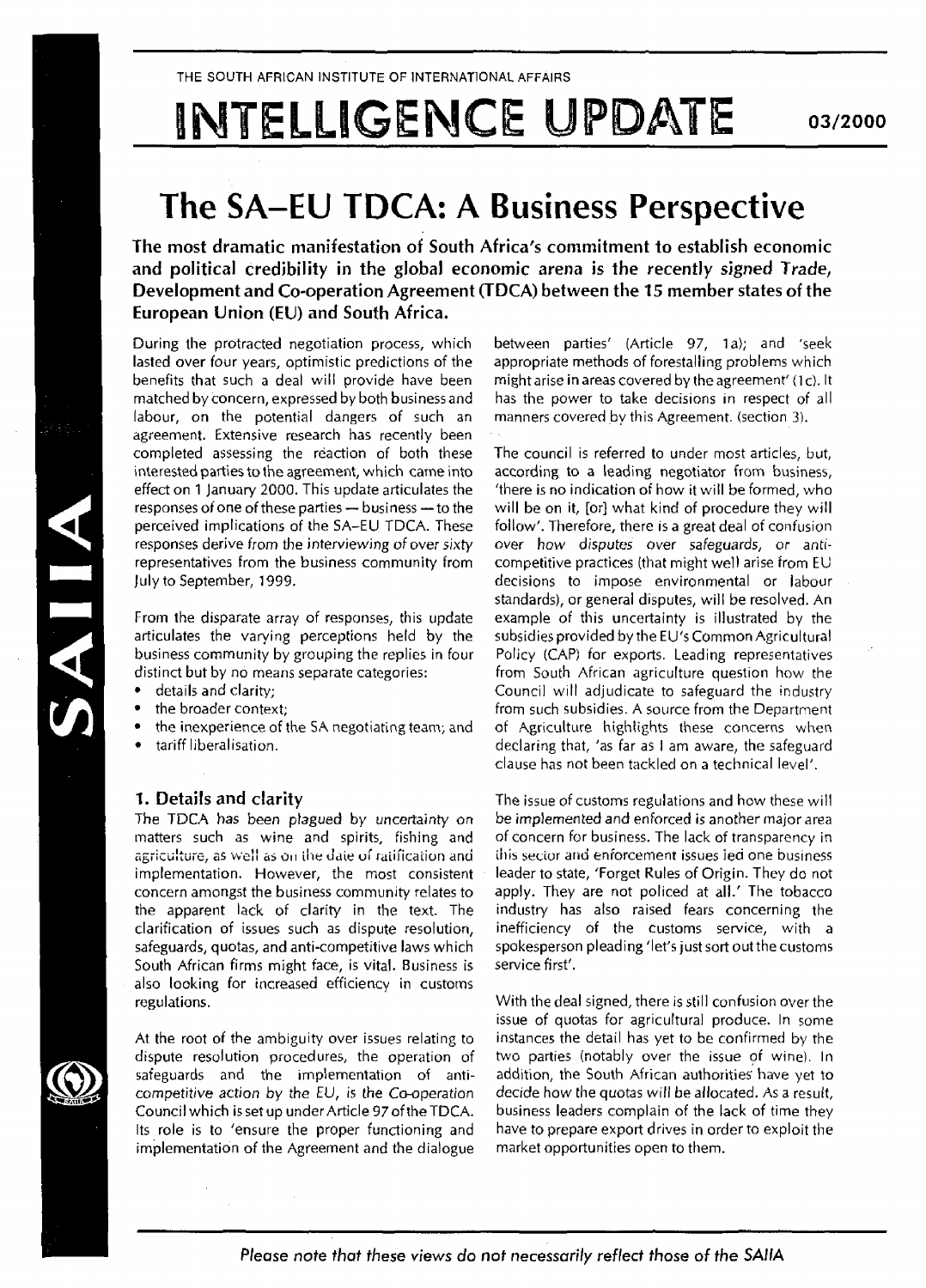# 2. The broader context

A recurrent issue raised by the business community is that the Agreement between South Africa and the EU should not be seen in isolation. External factors, such as the latest round of trade liberalisation talks in the World Trade Organisation (WTO), the expansion of the EU, the reform of the CAP, the free trade agenda set for the Southern African Development Community (SADC), and the re-negotiation of the Southern African Customs Union (SACU), also have to be considered in any analysis of the Agreement's impact. Likewise, internal issues such as how far the agreement has penetrated the echelons of the business community, how it relates to the macroindustrial policy of South Africa, and the perceptions and implications of crime and AIDS on the international business community, must be taken into account. Of these issues, the dominant themes from the interviews were the WTO, SADC, and the lack of an industrial policy in South Africa.

#### **WTO**

The impact of the SA-EU TDCA is also linked to the current round of multilateral trade liberalisation talks, which started in Seattle in November 1999. Some business observers expected issues raised by the TDCA to be challenged during WTO negotiations. A chief negotiator for business welcomed the prospect

> 'There is confusion over how disputes over safeguards, or anti-competitive practices will be resolved."

of South Africa's challenging the use of geographically traditional expressions, such as 'port' and 'sherry'. Furthermore, the same observer expects that the improved tariff and market access that the EU deal allows South African companies, 'will only give a window of opportunity of a few years'. After that the WTO rate of liberalisation will

overtake it. There are also a number of firms in South Africa who are likely to remain largely unaffected by the SA-EU TDCA, but are wary of WTO objectives.

# SADC

The detrimental implications of the TDCA for South Africa are dwarfed by the potential impact of a SADC Free Trade Agreement, A leading member of a Johannesburg organisation representing a multitude of businesses proclaimed that, 'if the SADC agreement comes in, it is going to be a lot worse for us than anything else'. A spokesperson for the Rembrandt Group supports such a view, opining that, 'we see a big menace in SADC. Those South African industries most affected by the Agreement, clothing and textiles, stress the impact that bilateral deals have had on the sector. The bilateral deal with Malawi has been blamed forthe destruction of the SA blanket industry.

#### **South African industrial policy**

The SA-EU TDCA highlighted to most businesses in South Africa the lack of a governmental macroindustrial policy. Representatives of both labour and business proclaimed that, 'We are starting to have a trade policy of tariff liberalisation before we have an industrial policy.' The lack of such a policy has split business community thinking. Some advocate that a lack of government interference benefits the economy by allowing market-led competition, whilst others bemoan the lack of forethought before negotiations were conducted.

### 3. The South African negotiating team

Some sections of the business community, especially those close to the decision-making process, were critical of the way government handled the process of negotiating. Hindered by a lack of experience in negotiating,bilateral and multilateral agreements, both business and the government had to learn the ways of the global economy in a very short time. A leading figure in the business community in the Western Cape commented that it is all new and that, 'conceptually, free trade had not been on the agenda for the last twenty years'. Such leaders of business have scrutinised the negotiation process, commenting on the initial inexperience of the negotiators, the occasional lack of communication between

government departments, the involvement of business in the process, the distaste for horsetrading within the Agreement, the problems that small business is likely to face, and the feeling that the deal could have been far worse.

Elements within certain industrial sectors were also angered by the

new government's pursuit of full Lome status, even though such an avenue was evidently not possible to business leaders in South Africa at the time. One representative stated that the new government was, 'new, innocent, and thought they knew better... we lost between two and three years in the negotiating process, which from a business point of view was very frustrating'. Other commentators now claim that the deal would probably have been better, 'if it had been agreed sooner because of the goodwill'. The lack of experience of the South African negotiators in the government was also a concern for business. According to a business representative, one of the chief negotiators for South Africa 'knew nothing of negotiations of any kind'. This tack of experience was coupled with inferior capacity, in both human and physical resources, compared to the EU. Two further criticisms accompanied the negotiations; 'too much time being spent squabbling over stupid issues like port and sherry', and government's frequent agreeing